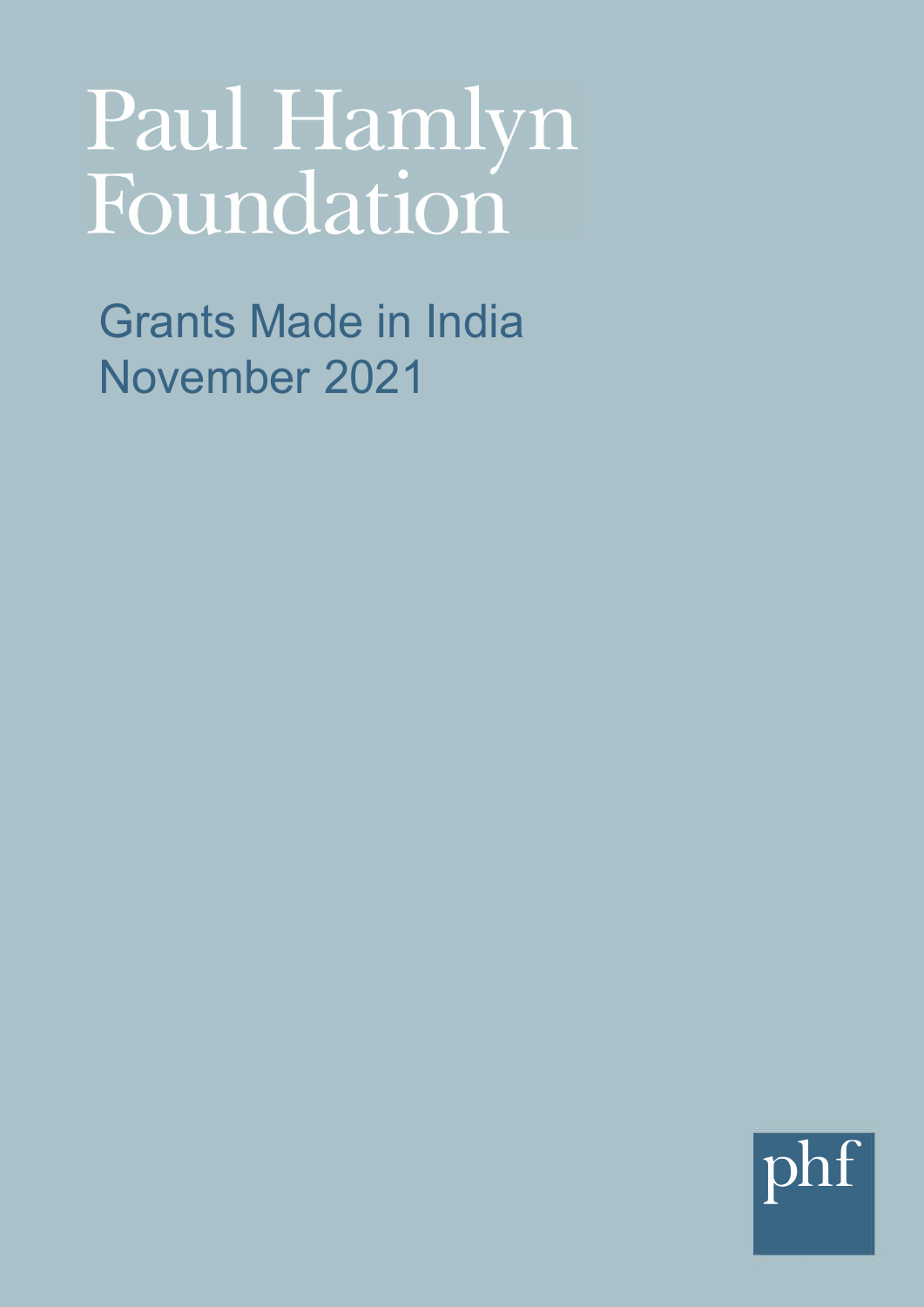# Grants Made in India

The [India programme](https://www.phf.org.uk/our-work-in-india/) supports local organisations, aiming to focus our resources where we can add most value in priority geographical areas. Between March and November 2021, we made the following grants. Details of all grants made are available in our [grants database.](https://www.phf.org.uk/grants/)

India Open Grants

**[Aaina](http://www.aaina.org.in/) Grant amount:** ₹56,94,500 **Grant duration:** 21 months **Location:** East\Orissa **Project:** SPARSH: State Resource Centre

**Description:** Aaina aims to empower disabled people and support them to realise their potential. This grant supports Aaina to extend services for disabled people to rural areas in four districts of Odisha. They will work with deafblind people in two districts, develop a network of disabled people and their care givers, and improve links and systems for accessing governement social security.

# **[Aawaj Jankalyan Samiti](http://www.aawaj.in/) (Aawaj)**

**Grant amount:** ₹68,21,000 **Grant duration:** 21 months **Location:** Central\Madhya Pradesh **Project:** PARWAH: A preventive system for addressing child trafficking in Madhya Pradesh

**Description:** Aawaj Jan Kalyan Samiti (Aawaj) aims to use the law as a positive force for social change. Aawaj works to advance and protect the rights guaranteed by the Indian Constitution, raising local awareness and supporting communities to defend their rights. This grant supports Aawaj to undertake a comprehensive view of child trafficking prevention in Madhya Pradesh by developing an integrated approach at both source and destination areas and building awareness of the issue in the local community.

# **[Barasat Unnayan Prostuti](http://www.bupkolkata.org/)**

**Grant amount:** ₹71,29,658 **Grant duration:** 36 months **Location:** East\West Bengal **Project:** Community action against trafficking in North 24 Parganas – phase two

**Description:** Barasat Unnayan Prostuti (BUP) is a rights-based organisation that aims to empower women and young people with literacy and other skills to improve community capacity, re-build the local economy using local resources, and create alternative livelihoods to help prevent unsafe mass-migration, trafficking and enslavement. This grant supports BUP to expand their programme co-developed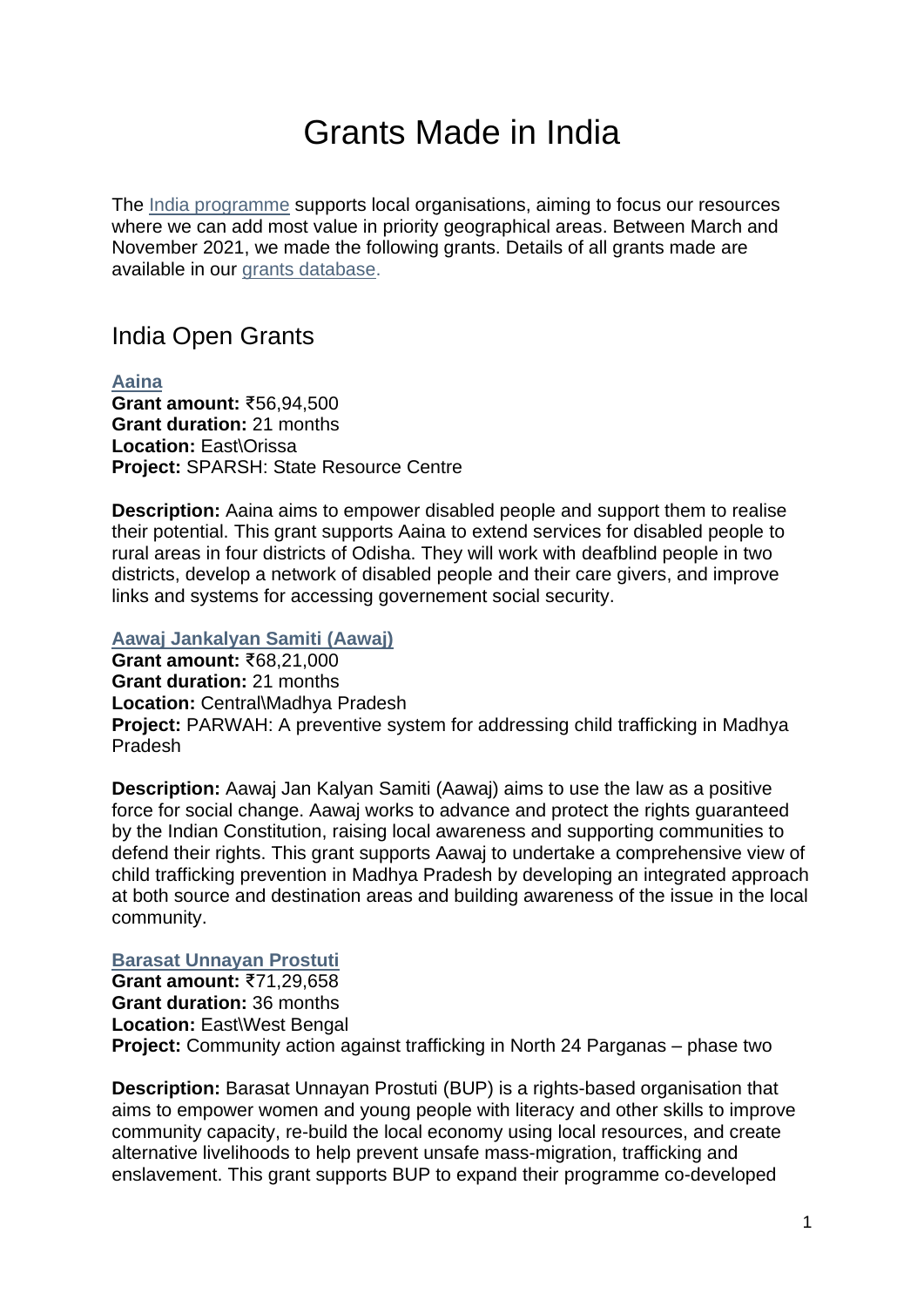with social workers and survivors of human trafficking to raise awareness of the issue in local communities and to signpost relevant resources and services.

#### **[Basic HealthCare Services](http://www.bhs.org.in/)**

**Grant amount:** ₹1,04,28,050 **Grant duration:** 36 months **Location:** North\Rajasthan **Project:** Creating a workforce for quality primary healthcare in South Rajasthan – phase two

**Description:** Basic HealthCare Services (BHS) works to provide a responsive, empathetic primary health 'circle of care', rooted in the community. They aim to reach vulnerable communities through a network of responsive primary healthcare and nutrition services. This grant supports BHS to continue mentoring young physicians working in South Rajasthan communities, and to advocate for healthcare reform.

# **[Center for Community Development through Network, Education, Research,](http://codnerc.org/)  [Training, Resource Mobilisation and Capacity Building \(Cod Nerc\)](http://codnerc.org/)**

**Grant amount:** ₹43,61,200 **Grant duration:** 24 months **Location:** North East\Mizoram

**Project:** Project "How Are You" (PHAY): Strengthening the 'helping' ecosystem to reduce vulnerability of urban migrant families in Mizoram – phase two

**Description:** Centre for Community Development through Network, Education, Research, Training, Resource mobilisation and Capacity Building (Cod Nerc) aims to promote the NGO movement in Mizoram and act as a catalyst to collaborate with other state, national and international agencies. Their programmes span health, work and livelihoods, IT and entrepreneurship, rights of women and children, and flood response. This grant supports Cod Nerc to continue Project 'How Are You', which aims to strengthen the local 'helping' ecosystem, increase access to government support, and reduce vulnerability of urban families who have migrated in Mizoram.

# **[Chale Chalo](http://www.chalechalo.org/)**

**Grant amount:** ₹1,01,81,400 **Grant duration:** 36 months **Location:** East\Orissa **Project:** Didi: Women leading action for water security and sustainable development – phase two

**Description:** Chale Chalo is a grassroots development organisation that aims to create an economically, socially, politically, culturally and environmentally sustainable society where people enjoy their human rights without poverty, distress, violence and suffering. This grant supports Chale Chalo to continue their project Didi, which aims to empower women and enhance their capacity to lead development, planning and governance in their communities, with a particular focus on water security.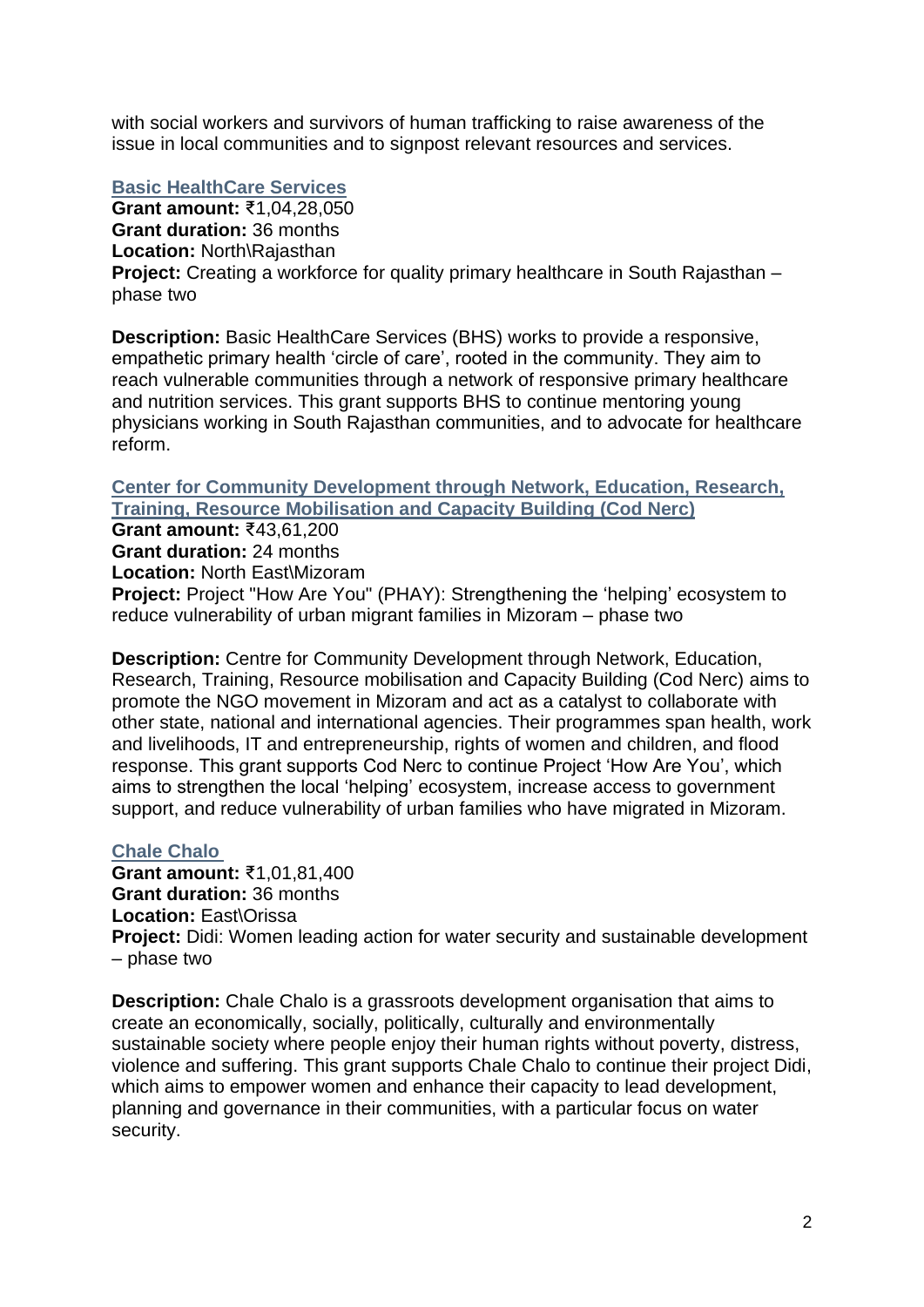# **[Conservation of Nature through Rural Awakening \(CONARE\)](http://www.conare.org/)**

**Grant amount:** ₹60,55,960 **Grant duration:** 24 months **Location:** South\Andhra Pradesh **Project:** Alternative livelihoods for Chenchu tribal communites in the fringe areas of Amrabad Tiger Reserve Area – phase two

**Description:** Conservation of Nature through Rural Awakening (CONARE) aims to facilitate socio-economic and cultural development of communities experiencing severe disadvantage. Their approaches centre around the holistic development of communities through collective action. This grant supports CONARE to set up the Chenchu Multi Activity Resource and Training Centre (C-MART), increasing their reach to 500 families and creating a cohort of young Chenchu men and women to take on leadership roles and reduce the role of CONARE over the next two years.

# **[Graham Bell Centre for the Deaf](http://www.gbcdpandua.org/)**

**Grant amount:** ₹1,34,46,320 **Grant duration:** 36 months **Location: East\West Bengal Project:** Identifying and empowering disabled children and adults - phase two

**Description:** Graham Bell Centre for the Deaf (GBCD) works to build the confidence and capacity of disabled people, and to ensure that education, skills training, and livelihood opportunities are inclusive. This grant supports GBCD to continue identifying and empowering disabled children from early years to adulthood.

# **[Grameen and Samajik Vikas Sanstha](http://gsvsajmer.in/)**

**Grant amount:** ₹54,39,100 **Grant duration:** 21 months **Location:** North\Rajasthan **Project:** Dignity and entitlements for labour in Central Rajasthan – phase three

**Description:** Grameen and Samajik Vikas Sanstha (GSVS) aims to educate, organise and empower communities in Rajasthan by promoting development as a force for social justice, economic growth and self-reliance. This grant supports GSVS in the third and final phase of their project to improve working conditions and access to government entitlements for mine and construction workers in Central Rajasthan.

# **[Gramrajya Vikas Evam Prashikshan Sansthan](http://www.gramrajya.in/)**

**Grant amount:** ₹45,10,200 **Grant duration:** 21 months **Location:** North\Rajasthan **Project:** Ensuring basic and quality education for children from DNT communities

**Description:** Gramrajya Vikas Evam Prasikshan Sansthan (GVPS) is a rights-based organisation working for the empowerment of marginalised communities in Rajasthan. They work with a diverse range of partners at local, state and national levels in education, health and human rights among women, children, youth and urban communities. This grant supports GVPS to expand their work in government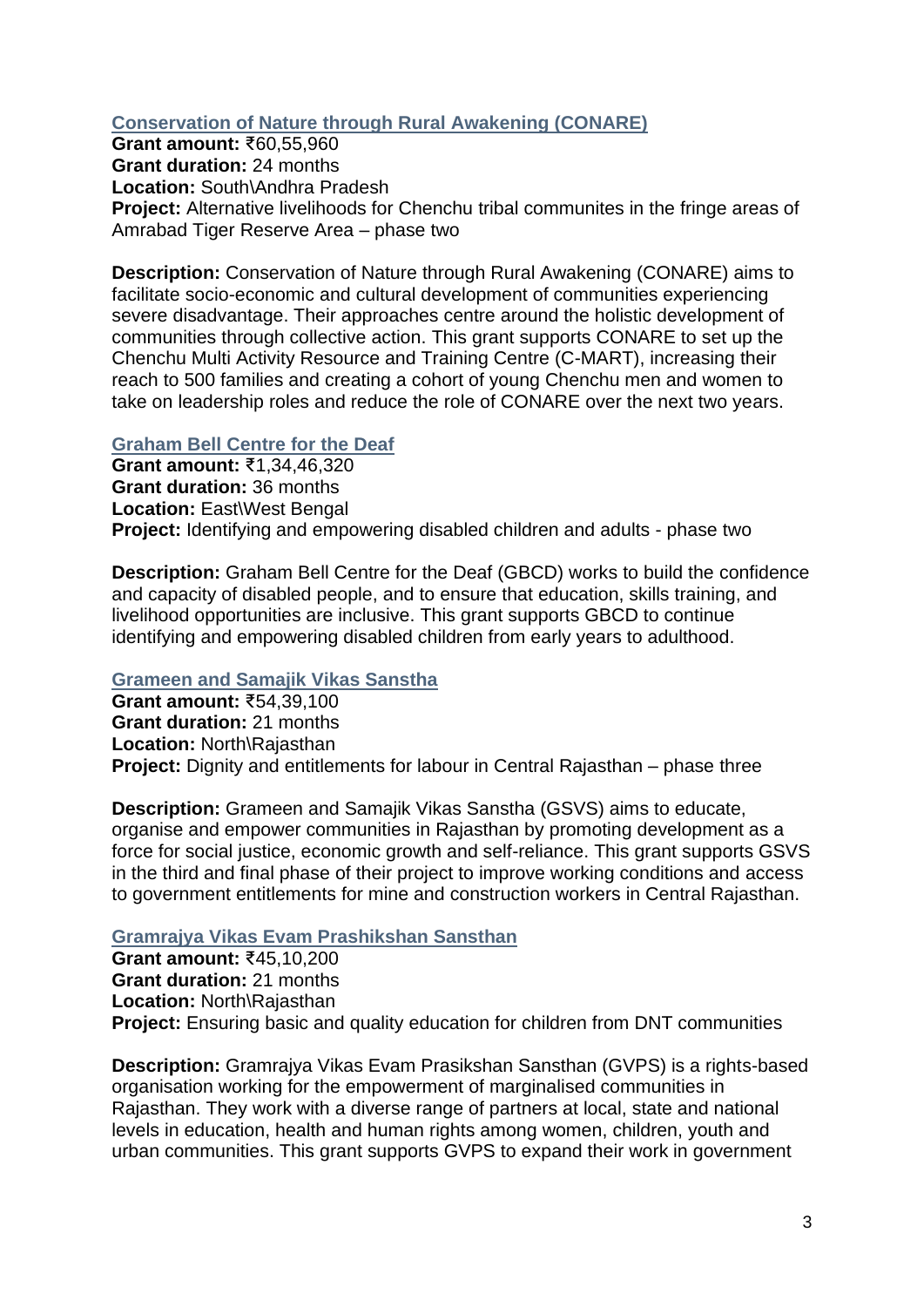schools to ensure basic and quality education in the Bundi district of Rajasthan, with a focus on education for children from denotified tribe (DNT) communities.

**[Integrated Social & Institutional Development for Empowerment \(InSIDE-North](http://www.insidenortheast.org/)  [East\)](http://www.insidenortheast.org/) Grant amount:** ₹44,31,000 **Grant duration:** 21 months **Location:** North East\Manipur

**Project:** Gun2Pen: Building an enabling environment for children in conflict areas

**Description:** InSIDE-North East is a non-profit organisation who work to support women, children and young people in North East India. They provide counselling, career guidance, coaching, skills training, workshops, sports for peace programmes, and a youth conference. Through their work they aim to bridge the gap between young people in the North East and other regions in order to build a better and more inclusive India. This grant supports the organisation to develop Gun2Pen, an education and livelihood support programme for young people experiencing disadvantage in conflict areas of Manipur.

**[Jana Sanskriti Centre for Theatre of the Oppressed](http://www.janasanskriti.org/)**

**Grant amount:** ₹1,79,14,719 **Grant duration:** 36 months Location: East\West Bengal **Project:** Spreading forum theatre in communities – phase three

**Description:** Jana Sanskriti Centre for Theatre of the Oppressed (JS) uses forum theatre to address social issues that emerge from patriarchal traditions. They work with performers and the public. This grant supports the third phase of a project that will create a network of forum theatre teams in local communities to address issues such as child marriage, trafficking and girls dropping out of education.

**Khoj - [A Quest for Knowledge Hope Opportunity and Justice](http://khojmelghat.org/#register)**

**Grant amount:** ₹59,31,273 **Grant duration:** 21 months **Location:** West\Maharashtra **Project:** Capacity-building of Gram-Sabha members on Natural Resource Management plans in Amravati district – phase three

**Description:** Khoj works with remote village and tribe communities in the forests of Melghat to facilitate effective planning and strengthen local village governance and resources. They protect and promote documentation of biodiversity in the region, support health and educational needs, and act as a bridge between work on-theground and policy advocacy. This grant supports Khoj in the third phase of work with Gram-Sabha members across multiple villages so that they can develop and implement Natural Resource Management plans in the Amravati district of Maharashtra.

#### **[MAHAN Trust](https://www.mahantrust.org/)**

**Grant amount:** ₹64,66,000 **Grant duration:** 24 months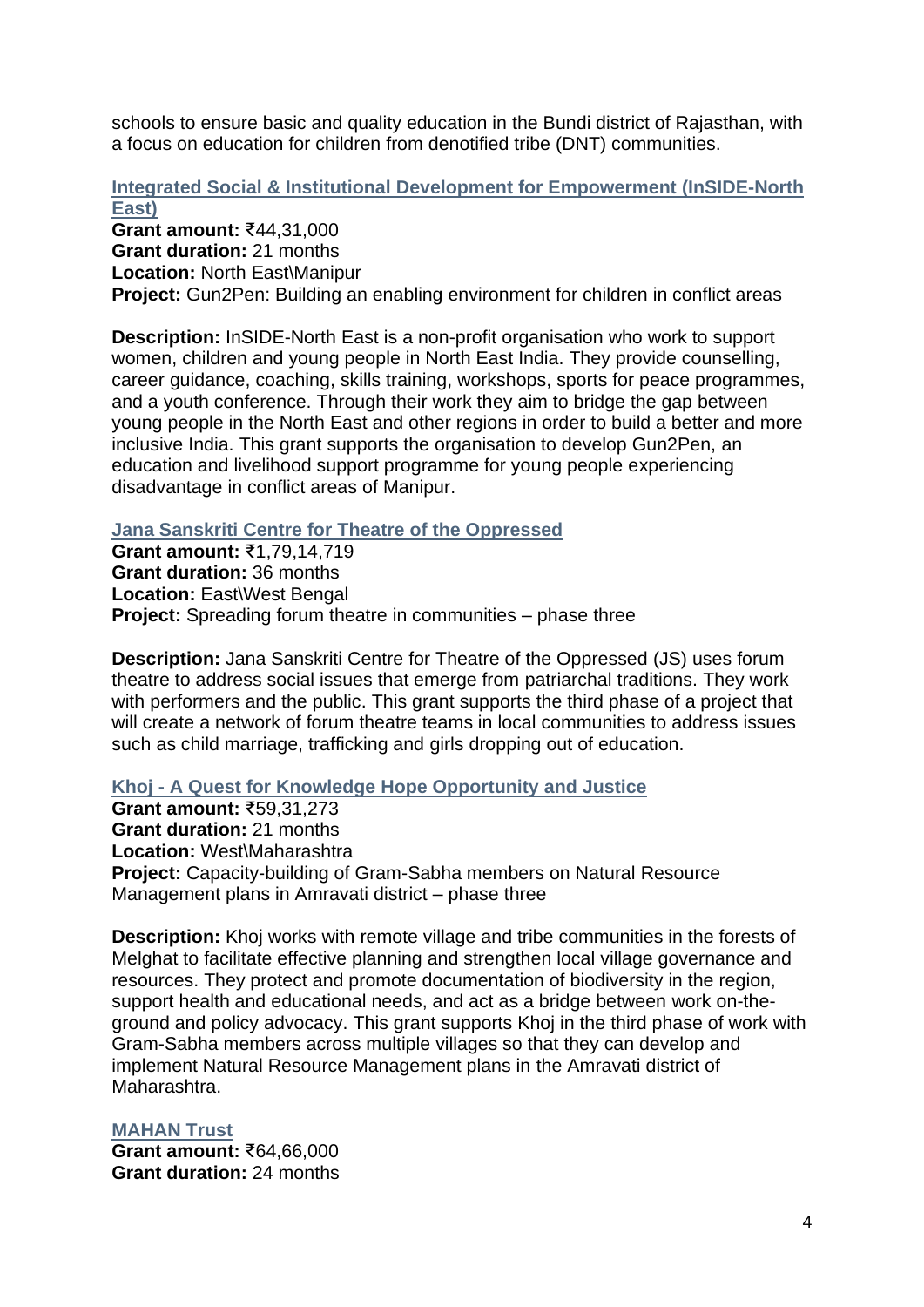**Location:** West\Maharashtra

**Project:** Reduction of blindness in tribe communities of Melghat and surrounding villages – phase three

**Description:** MAHAN (Meditation, Addiction, Health, AIDS, Nutrition) Trust provides preventive and curative medical facilities to tribe communities in Melghat. They attempt to create a positive impact in a region challenged by high infant mortality rates, poverty and malnutrition. This grant supports MAHAN to continue work to reduce blindness in tribe communities of Melghat and surrounding villages through awareness-raising and provision of local eye care services and treatment.

**Manipur North Economic Development Association**

**Grant amount:** ₹40,79,600 **Grant duration:** 24 months **Location:** North East\Manipur **Project:** Green Wings for Youth: Building socially conscious young entrepreneurs among the Maram Tribe in Manipur

**Description:** Manipur North Economic Development Association works across gender, education, business and finance, legal and human rights, energy and environment, disability, child development, agriculture, nutrition, and wildlife. Their work includes livelihood programmes for families experiencing poverty, peace and community rehabilitation programmes, and raising awareness of disability rights. This grant supports the Green Wings for Youth project which aims to build socially conscious young entrepreneurs in Maram Tribe communities.

**[Network for Youth Development & Healthy Environment \(NYDHEE\)](http://www.nydhee.org/)**

**Grant amount:** ₹55,19,500 **Grant duration:** 21 months **Location:** East\Orissa **Project:** Building resilience and sustaining livelihoods in migrant households in the Muribahal block of Balangir District

**Description:** Network for Youth Development & Healthy Environment (NYDHEE) is a social development organisation working across livelihood, water and sanitation, health and hygiene, education and nutrition, in Odisha, Jharkhand and West Bengal. They aim to eradicate socio-economic inequities through a sustainable development approach with community groups and institutions. This grant supports NYDHEE's work with families who have returned to eight villages following Covid-19 lockdown. Local community workers will support 200 families to create sustainable livelihoods through poultry and vegetable cultivation, and access underused government entitlements and resources.

# **[Nirman](http://www.nirmanodisha.org/)**

**Grant amount:** ₹1,33,51,216 **Grant duration:** 36 months **Location:** East\Orissa **Project:** Consolidating a people-led approach to conservation and livelihood – phase two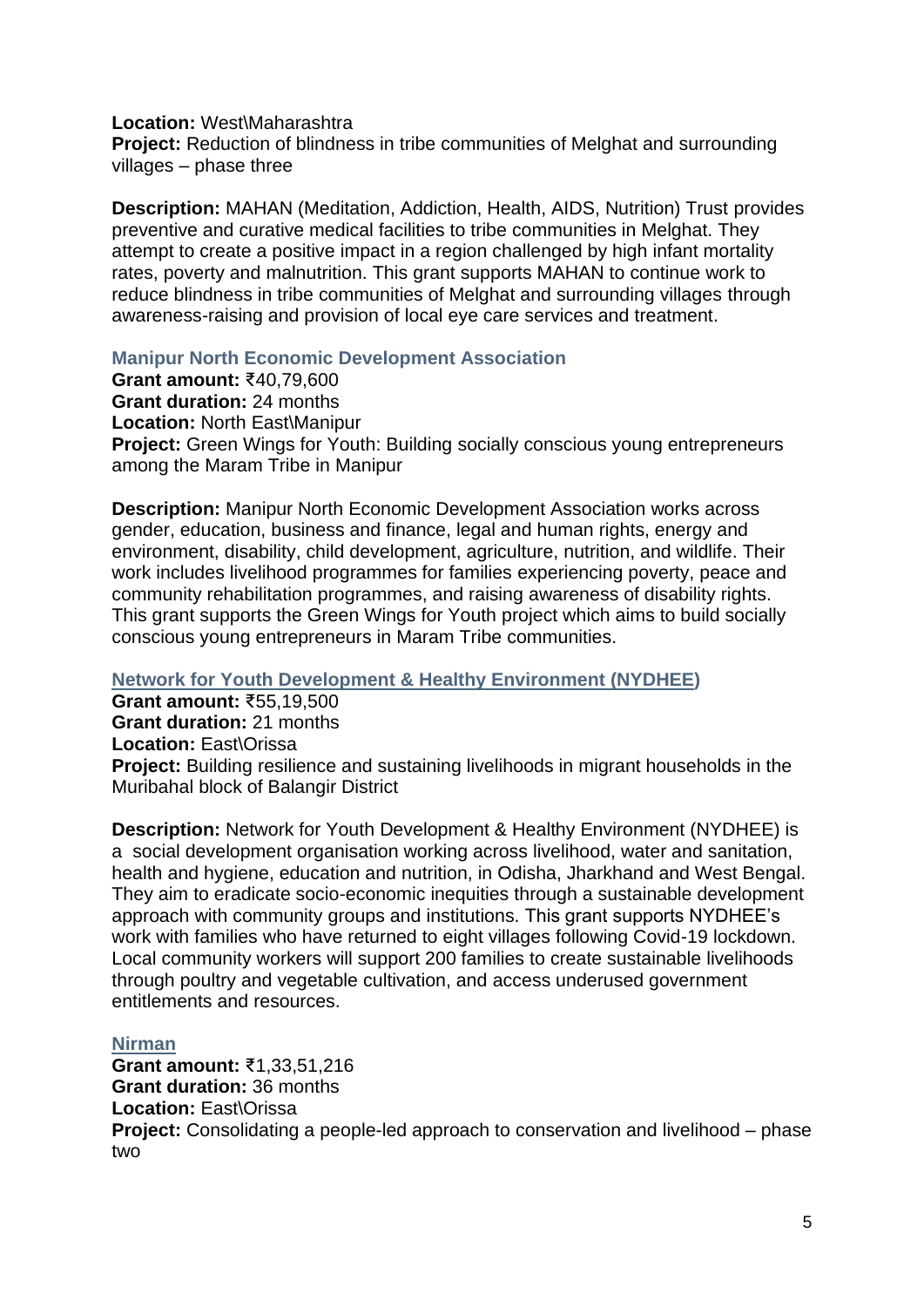**Description:** Nirman promotes sustainable development through the empowerment of communities, restoration of ecosystems and decentralisation of natural resource governance. They work to enhance the livelihood, food, and nutritional security of Adivasi, with a particular focus on smallholder farmers and fishing communities. This grant supports Nirman in phase two of a project to consolidate a people-led approach to conservation and livelihood and continue raising awareness of forest rights, enhancing capacity of local leaders and securing legal rights to forest land.

# **[Nivedita Foundation](http://www.niveditafoundationtrust.org/)**

**Grant amount:** ₹31,16,500 **Grant duration:** 18 months **Location:** Central\Chhattisgarh **Project:** Leadership programme for the young people in marginalised communities in Janjgir Champa, Chhattisgarh – phase two

**Description:** Nivedita Foundation (NF) is dedicated to building leadership capacity in communities experiencing marginalisation and to mobilising groups to help them access education and health services as well as their social and economic rights. They use a rights-based approach to develop women's leadership and bring about structural change in favour of those experiencing exploitation, including women, tribal communities and other minoritised people. This grant supports phase two of NF's fellowship programme for young people in the Sabariya and Sidar tribes, and build longer term community capacity.

# **Praxis - Institute [for Participatory Practices](http://www.praxisindia.org/)**

**Grant amount:** ₹62,32,000 **Grant duration:** 21 months Location: East\Bihar, Jharkhand **Project:** Building and strengthening social development organisations in Bihar, Jharkhand – phase two

**Description:** Praxis works to influence equity and governance-related policies through participatory research and to democratise development processes to pave the way for an equitable society without poverty. This grant supports Praxis to continue delivering a course to individuals and community organisations in Bihar to build their capacity and empower them to take charge of local development agendas.

# **[Rural Volunteers Centre](http://www.rvcassam.org/)**

**Grant amount:** ₹41,70,421 **Grant duration:** 21 months **Location:** North East\Assam **Project:** Living Better with Disasters: Developing household resilience in the flood plains of Dhemaji District, Assam

**Description:** The Rural Volunteers Centre (RVC) aims for an epidemic-free and just society through the use of technology and self-reliance. They empower children, women and indigenous groups to access secure livelihoods, health and education, through skills training and technology. They also engage with government to address gaps in systems and policies in the management of natural resources and support communities to adapt to climate change. This grant supports RVC to move from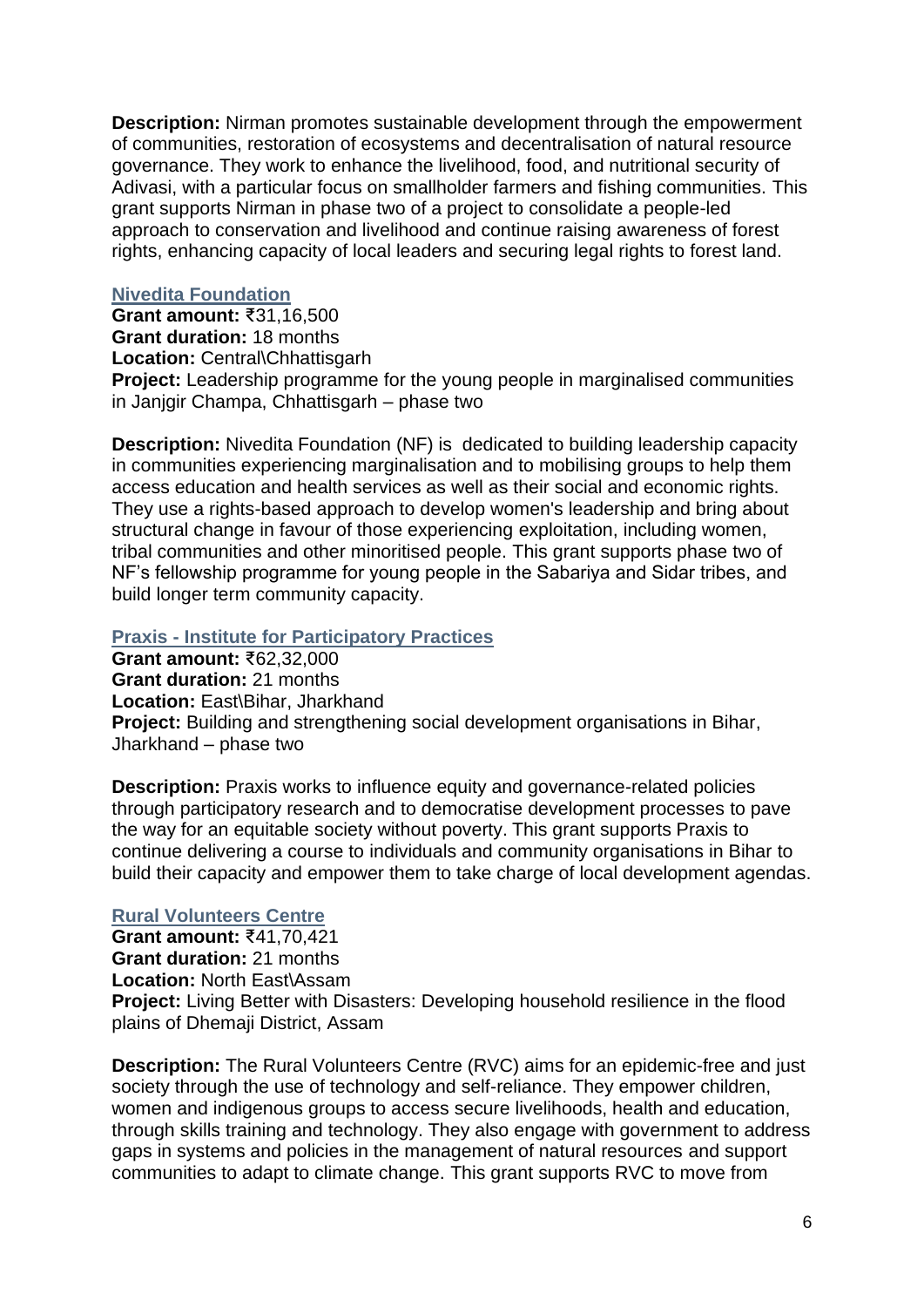community-centric to household-centric disaster resilience building. Over two years, they will support every household in ten villages to develop household level disaster resilience plans, with increased focus on family income and economic resilience.

# **[SAFA Society](http://www.safaindia.org/)**

**Grant amount:** ₹61,38,750 **Grant duration:** 21 months **Location:** South\Andhra Pradesh **Project:** Nasr Collective: A project towards community development

**Description:** SAFA provides a safe, supportive and empowering place for women and girls across Hyderabad. Their holistic programmes upskill women and young people in trades like tailoring, embroidery, cooking, beauty and wellness, healthcare and IT. This grant supports SAFA to work with communities in Hyderabad city experiencing poverty and marginalisation to link their work on economic empowerment with community ownership across social and cultural spaces and help reform urban space.

# **[Samaan Social Development Society](http://www.samaansociety.org/)**

**Grant amount:** ₹41,79,600 **Grant duration:** 24 months **Location:** Central\Madhya Pradesh **Project:** CoCare: Community care for mental health, Indore

**Description:** Samaan Social Development Society works to empower women and communities affected by violence, aggression or injustice, supporting them to pursue alternative livelihoods. This grant supports Samaan Society to develop CoCare, a community-based programme to increase awareness and holistic support around mental health and illness. The programme will bring together health workers, community leaders and social workers to establish two mental health centres in work area settlements in Indore.

# **[Samvedna](http://www.samvednaindia.org/)**

**Grant amount:** ₹67,42,160 **Grant duration:** 21 months **Location:** Central\Madhya Pradesh **Project:** Working with men and boys in the Bedia community of Madhya Pradesh

**Description:** Samvedna works to combat caste-based commercial sexual exploitation and human sex trafficking in Bedia and Bachhra communities. They have a two-pronged approach – working with the victims for their rehabilitation and reintegration, and prioritising prevention for vulnerable members of the community through advocacy. This grant supports Samvedna to work with men and young boys within the Bedia community to engage them on issues of alternative livelihoods, human rights, gender, dignity and gender-based violence. Peer networks across communities and districts will be developed to facilitate alternative sources of income through links with other skills providers.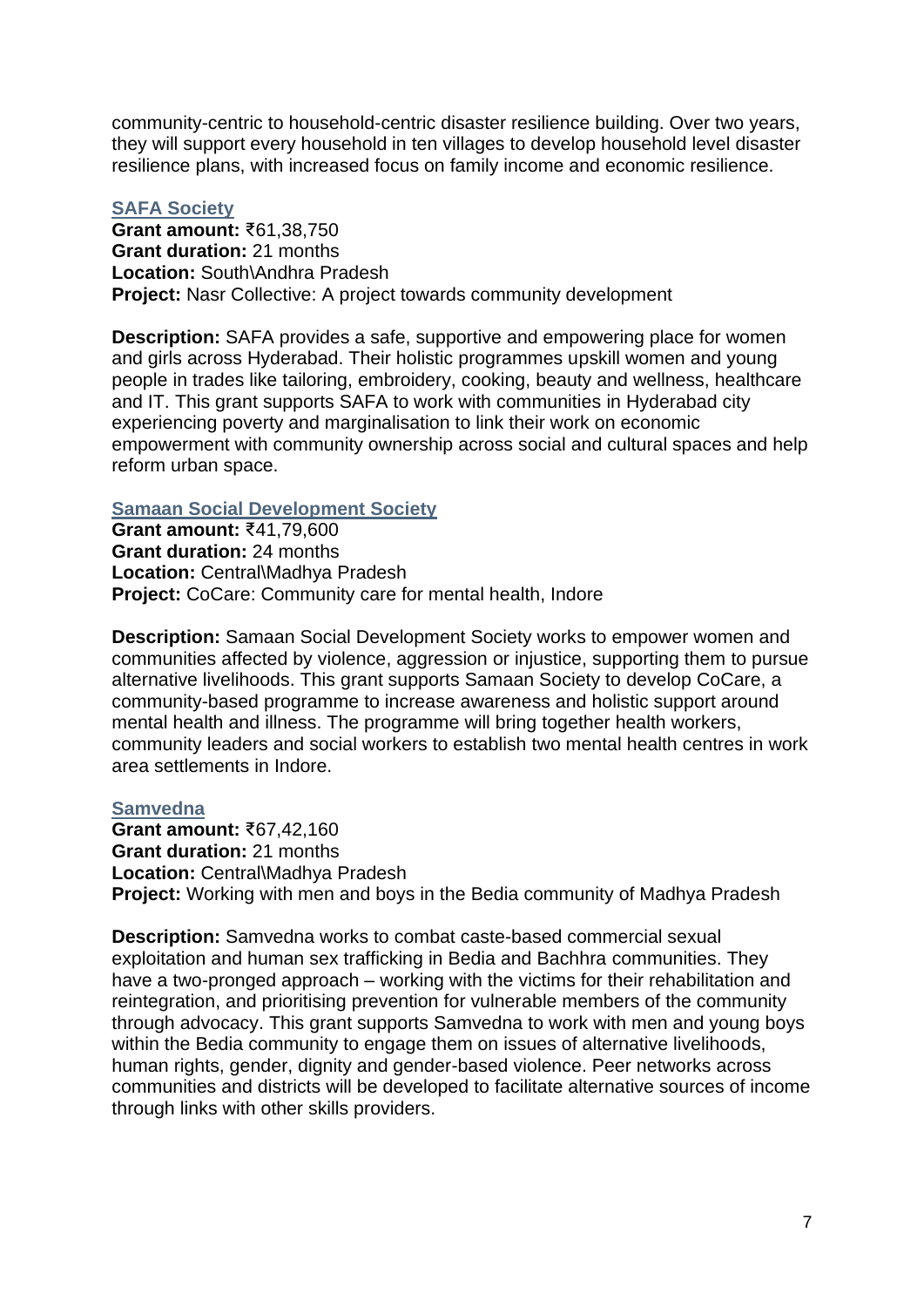# **Sanatan Unnayan Sangstha**

**Grant amount:** ₹35,34,100 **Grant duration:** 21 months **Location:** North East\Assam **Project:** Reducing vulnerabilities of families in shut tea gardens of Assam

**Description:** Sanatan Unnayan Sangstha (SUS) works across child and youth development, health and rights with a growing focus on tea garden areas of Chencoorie. This grant supports SUS to work closely with families in an abandoned tea garden area in the Silchar district, with initiatives comprising income savings and credit, nutrition enhancement and remedial education classes for children to help reduce the stressful living conditions of the families and assist in their financial and social recovery.

#### **[SANHITA](https://www.facebook.com/Sanhita-Gender-Resource-Centre-209845032359060/)**

**Grant amount:** ₹40,61,500 **Grant duration:** 21 months **Location:** East\West Bengal, Jharkhand **Project:** Towards Safe Workplaces: Building the capacity of government Internal Committees and unorganised sectors to provide safe workspaces for women

**Description:** SANHITA is a Gender Resource Centre, committed to an overall vision of gender justice and equity. They advocate for the rights of women and people of other genders at workplace and government level. This grant supports Sanhita to build the capacity of Internal Committee members of government departments to provide safe workspaces for women employed in government settings as well other unorganised sectors and industries. They will increase rights awareness among Trade Union of Jute workers and other workers associations and advocate for expanding the definition of the Sexual Harassment at Workplace Act 2013 to include other gender identities beyond women.

#### **[Sarva Seva Samity Sanstha](http://www.sarvasevasamity.org/) (SSSS)**

**Grant amount:** ₹31,13,000 **Grant duration:** 12 months Location: East\Jharkhand **Project:** Empowering Mal Paharia tribe communities through multi-dimensional interventions

**Description:** Sarva Seva Samity Sanstha (SSSS) supports women experiencing disadvantage through activities that cover health, nutrition, livelihoods and finance. SSSS aim to develop a sustainable and equitable society and take up challenging issues that will improve living standards for communities experiencing disadvantage. This grant supports SSSS to research and develop a framework for their work with the Mal Paharia tribe community which will inform longer-term interventions.

**[Social Action for Community Alternative Learning](http://www.sacalodisha.org/) (SACAL)**

**Grant amount:** ₹1,13,62,804 **Grant duration:** 36 months **Location:** East\Orissa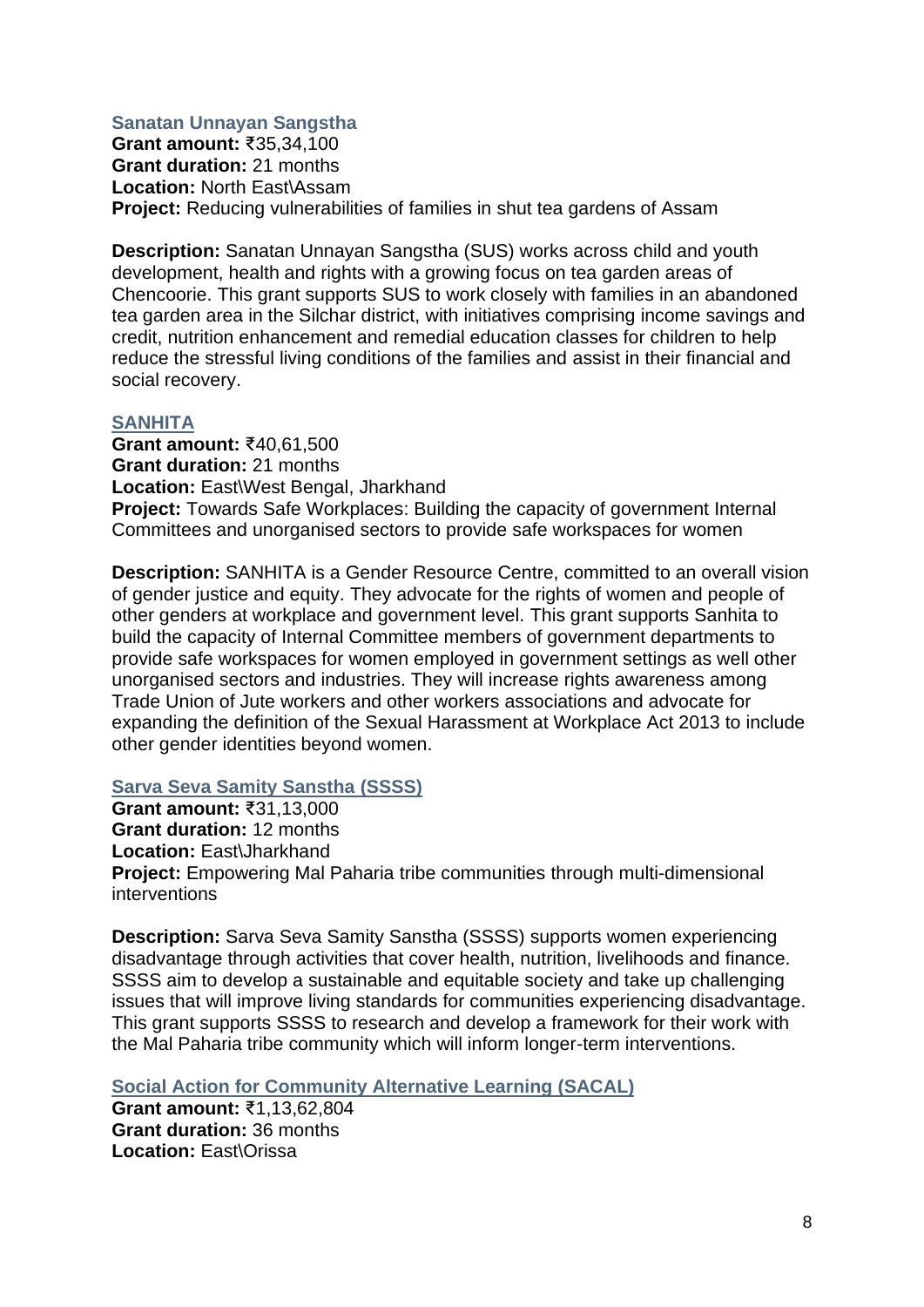**Project:** Addressing food and nutritional security in households in the Mohana Block of the Gajapati district – phase two

**Description:** Social Action for Community Alternative Learning (SACAL) aim to empower communities experiencing marginalisation, particularly women and tribal and Dalit communities. They support the capacity of community-based organisations through an integrated approach which covers sustainable resources management, gender equity and meaningful livelihood initiatives, using a people-centred democratic process. This grant supports SACAL to deliver the second phase of a project to address food and nutritional security in households experiencing poverty in the Mohana Block of the Gajapati district in Odisha.

# **[Suchana Uttor Chandipur Community Society](http://suchana-community.org/)**

**Grant amount:** ₹84,69,000 **Grant duration:** 36 months Location: East\West Bengal **Project:** Strengthening first language literacy among Santal and Kora children in Birbhum, West Bengal – phase two

**Description:** Suchana Uttor Chandipur Community Society (Suchana) works in the Birbum district in West Bengal. They aim to promote and foster education to build awareness and initiative to tackle local and global issues. They work with parents, teachers, older children and other community members to set priorities, run the organisation and develop its future. This grant supports Suchana to deliver the second phase of a project to strengthen first language literacy in children in the Santal and Kora communities.

# **[Tribal Health Initiative](http://www.tribalhealth.org/)**

**Grant amount:** ₹41,78,200 **Grant duration:** 24 months **Location:** South\Tamil Nadu, North\Rajasthan, Central\Chhattisgarh, East\Orissa **Project:** Exploring Rural Health Alternatives – grassroots community internships for young doctors in rural India

**Description:** Tribal Health Initiative works to improve the lives of the tribal communities living in the Sittilingi valley and surrounding hills. They run a range of programmes in health care, community health, farming and craft work. This project supports Tribal Health Initiative to run an internship programme for young doctors with grassroots health and community organisations in rural India.

# **[Trust for Reaching the Unreached](http://www.truguj.org/)**

**Grant amount:** ₹90,29,692 **Grant duration:** 24 months **Location:** West\Gujarat **Project:** Community-based mental health programme in Halol, Gujarat – phase two

**Description:** Trust for Reaching the Unreached (TRU) strives to improve the health of communities in rural Gujarat through community-based interventions. They run community programmes around general and mental health, offer holistic education for young girls, and deliver relief and rehabilitation in response to natural and human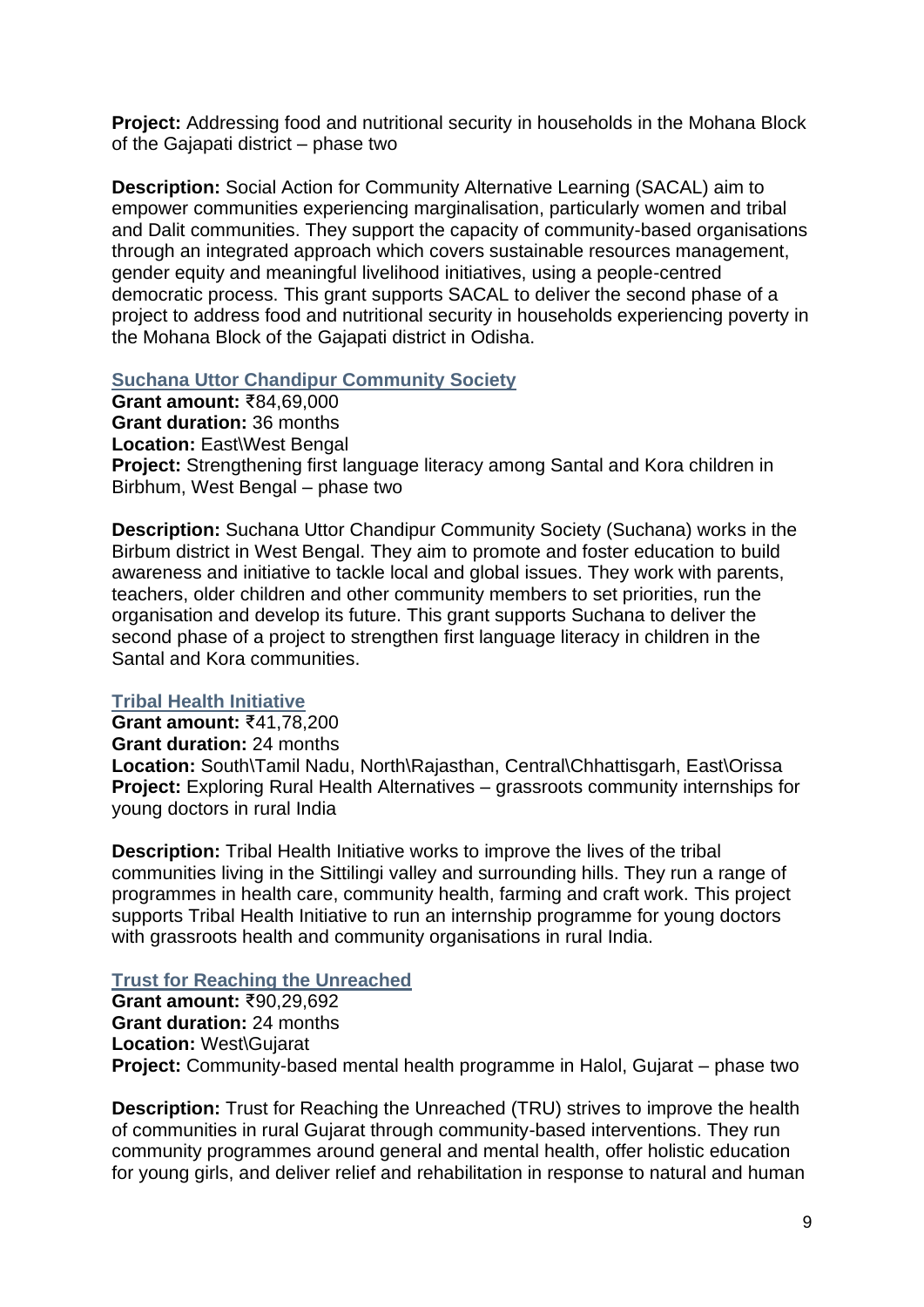made disasters. This grant supports TRU to deliver the second phase of a community-based mental health programme for communities in Halol, Gujarat.

#### **[Vidarbha Nature Conservation Society](https://www.facebook.com/Vidarbha-Nature-Conservation-Society-Nagpur-114487980019055/)**

**Grant amount:** ₹58,21,000 **Grant duration:** 21 months **Location:** West\Maharashtra **Project:** Natural resource-based sustainable livelihoods – phase three

**Description:** Vidarbha Nature Conservation Society (VNCS) supports the community management of resources for ecological security and sustainable livelihoods. This grant supports VNCS to deliver the third phase of their project to improve natural resource-based sustainable livelihoods in ten villages. In this phase VNCS will continue working with local institutions to build the capacity of local leaders.

#### **[Yuva Vikas Mandal](https://yuvavikasmandal.org.in/)**

**Grant amount:** ₹72,86,820 **Grant duration:** 21 months **Location:** Central\Madhya Pradesh **Project:** Dignity and access to education for children of socially excluded groups phase two

**Description:** Yuva Vikas Mandal is a non-government organisation that aims to empower and support young people, women and children to access rights, entitlements and justice. Their primary aim is to promote youth participation in development and governance processes for realising their rights and entitlements by ensuring transparency and government accountability. This grant supports the organisation to deliver the third phase of their project underpinning Dignity Centres in 20 villages in Sehore, Madhya Pradesh. The Dignity Centres will continue to support children who have experienced historic disadvantage to pursue alternative occupations and livelihoods.

# Post Covid Relief Fund (PCRF)

# **[Amhi Amchya Arogyasathi](http://www.arogyasathi.org/)**

**Grant amount:** ₹10,75,000 **Grant duration:** 7 months **Location:** West\Maharashtra **Project:** Post Covid Relief Fund - Education

**Description**: Amhi Amchya Arogyasathi ('We for Our Health') works to build community capacity for self-reliance and empowerment. They support women, tribal communities and farmers through a community empowerment approach to programmes covering health and nutrition, agriculture, policy advocacy, sanitation and education. This grant will help address learning loss due to Covid-19, with a focus on primary education.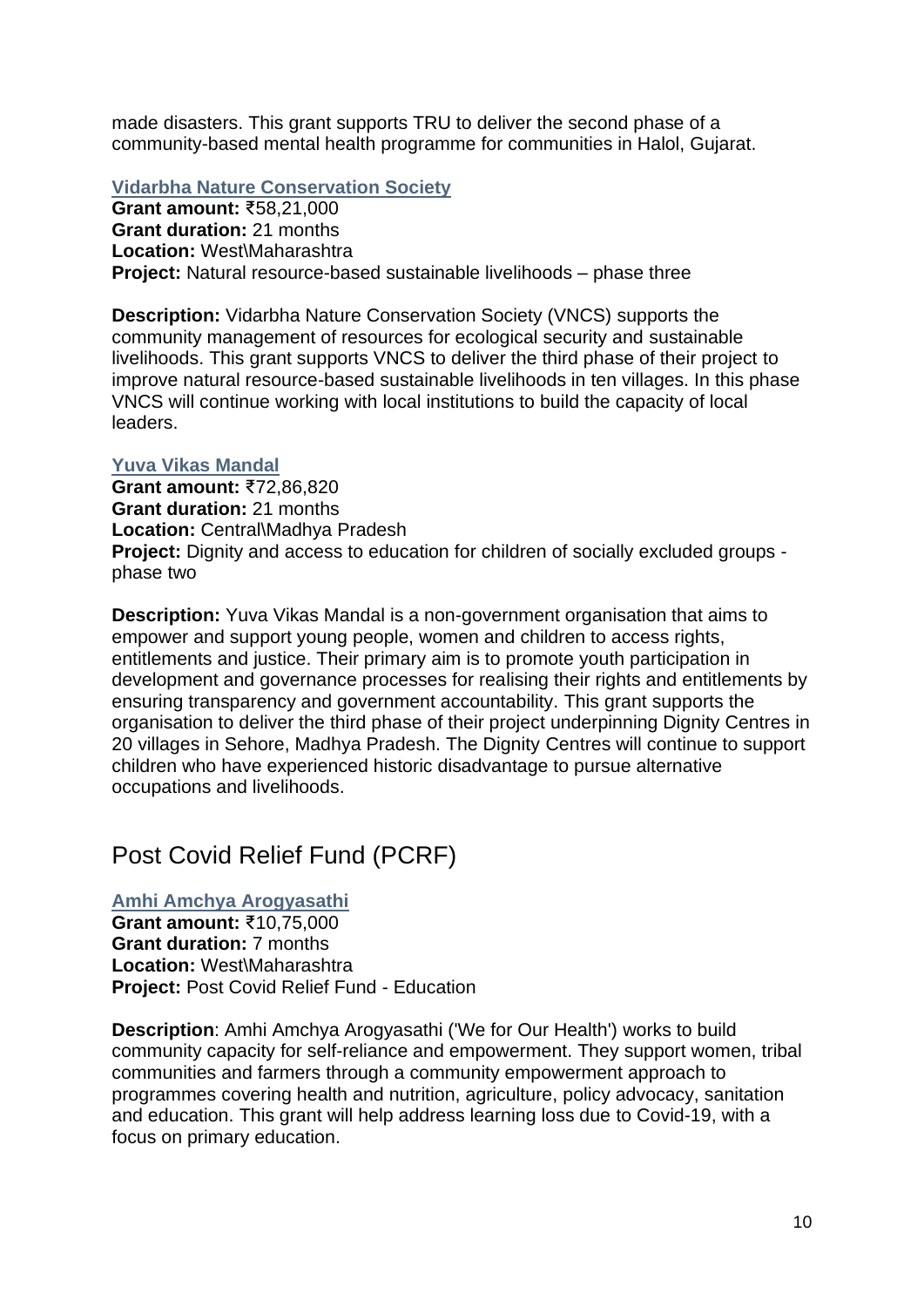**[Association for Social and Human Awareness](http://www.ashajharkhand.org/)**

**Grant amount:** ₹14,04,600 **Grant duration:** 8 months **Location:** East\Jharkhand **Project:** Post Covid Relief Fund - Education

**Description:** The Association for Social and Human Awareness (ASHA) works to improve the lives of people in Jharkhand, focusing on education, health, migration and the empowerment of women and families. This grant will help address learning loss due to Covid-19, with a focus on primary education.

# **[Barasat Unnayan Prostuti](http://www.bupkolkata.org/)**

**Grant amount:** ₹5,25,000 **Grant duration:** 7 months **Location: East\West Bengal Project:** Post Covid Relief Fund - Education

**Description:** Barasat Unnayan Prostuti (BUP) is a rights-based organisation that aims to empower women and youth with literacy and other necessary skills essential to improve individual and community capacity, re-build the local economy using local resources, and create alternative livelihoods that prevents unsafe mass-migration, trafficking and enslavement. This grant will help address learning loss due to Covid-19, with a focus on primary education.

# **[DiYA Foundation](http://www.diyafoundation.org.in/)**

**Grant amount:** ₹9,93,000 **Grant duration:** 7 months **Location:** North East\Assam **Project:** Post Covid Relief Fund - Education

**Description:** DiYA Foundation is a non-profit organisation supporting communities experiencing marginalisation to access education, livelihood opportunities, rights, resources and information. This grant will help address learning loss due to Covid-19, with a focus on primary education.

# **[Gramin Samassya Mukti Trust](http://gsmtyavatmal.org/)**

**Grant amount:** ₹11,94,500 **Grant duration:** 9 months **Location:** West\Maharashtra **Project:** Post Covid Relief Fund - Education

**Description:** Gramin Samasya Mukti Trust (GSMT) works to improve development and capacity building in rural and tribal communities, with a particular focus on livelihood, health and education. This grant will help address learning loss due to Covid-19, with a focus on primary education.

# **[Gramin Vikas Sanstha](https://gvsindia.org/)**

**Grant amount:** ₹12,60,000 **Grant duration:** 10 months **Location:** Central\Madhya Pradesh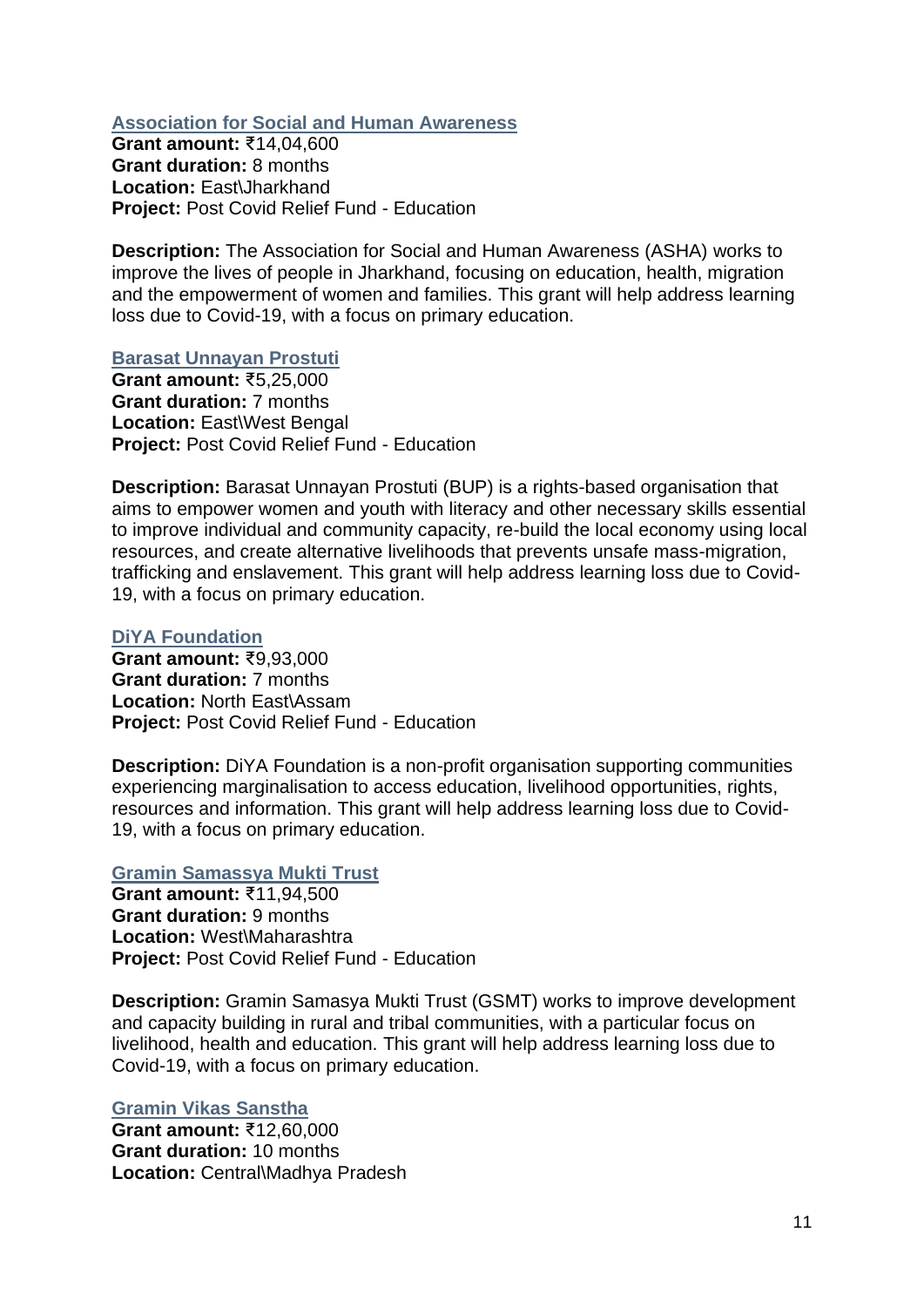# **Project:** Post Covid Relief Fund - Education

**Description:** Gramin Vikas Sanstha (GVS) works to build the capacity of communities to improve education, health and local governance. This grant will help address learning loss due to Covid-19, with a focus on primary education.

#### **Holistic Action Research and Development**

**Grant amount:** ₹10,71,000 **Grant duration:** 9 months **Location:** Central\Madhya Pradesh **Project:** Post Covid Relief Fund - Education

**Description:** Holistic Action Research and Development works to strengthen panchayats, empower women and improve livelihood opportunities. This grant will help address learning loss due to Covid-19, with a focus on primary education.

#### **[Iswar Sankalpa](http://www.isankalpa.org/)**

**Grant amount:** ₹5,56,500 **Grant duration:** 3 months Location: East\West Bengal **Project:** Post Covid Relief Fund - Education

**Description:** Iswar Sankalpa is a service delivery organisation that aims to improve the wellbeing of individuals with mental health problems, particularly those experiencing homelessness. This grant provides support to aid the organisation in dealing with the challenges posed by Covid-19.

# **[Kotra Adivasi Sansthan](https://kaskotra.org/)**

**Grant amount:** ₹12,53,000 **Grant duration:** 11 months **Location:** North\Rajasthan **Project:** Post Covid Relief Fund - Education

**Description:** Kotra Adivasi Sansthan provides development services and support to tribal communities in the remote parts of the Udaipur and Sirohi districts. This grant will help address learning loss due to Covid-19, with a focus on primary education.

# **[Mahila Shakti Kendra \(MASK\)](http://www.maskindia.org/)**

**Grant amount:** ₹9,70,000 **Grant duration:** 7 months **Location:** North East\Assam **Project:** Post Covid Relief Fund - Education

**Description:** Mahila Shakti Kendra (MASK) works to empower those experiencing socio-economic disadvantage, especially women, to bring about social change through a federation of self-help groups. They are committed to gender equality, economic development and social change. This grant will help address learning loss due to Covid-19, with a focus on primary education.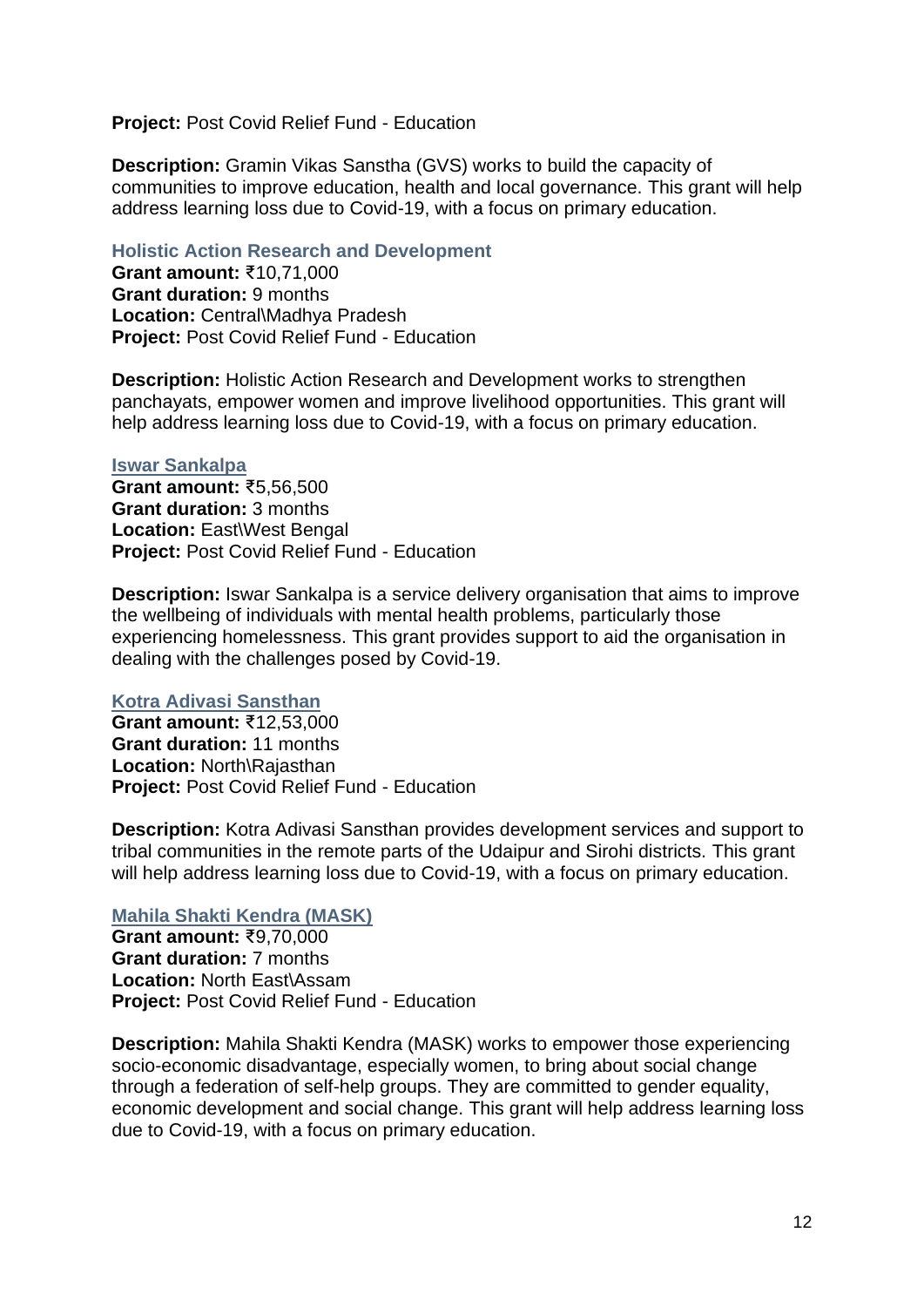# **[Prayas](http://www.prayaschittor.org/) Grant amount:** ₹9,95,000 **Grant duration:** 7 months **Location:** West\Gujarat **Project:** Post Covid Relief Fund - Education

**Description**: Based in a remote tribal area of Pratapgarh, Prayas undertakes essential work on forest rights, minimum wage, bonded labour in agriculture, education and tribal identity. This grant will help address learning loss due to Covid-19, with a focus on primary education.

# **[Savera Foundation](http://www.saverafoundation.com/)**

**Grant amount:** ₹11,25,200 **Grant duration:** 7 months Location: Fast\Jharkhand **Project:** Post Covid Relief Fund - Education

**Description:** Savera Foundation works to build the capacity of tribal communities in Giridih and improve livelihoods, health, social equity and agricultural development. This grant will help address learning loss due to Covid-19, with a focus on primary education.

**[Shishu Sarothi Centre for Rehabilitation & Training for Multiple Disability](http://www.shishusarothi.org/)**

**Grant amount:** ₹10,50,600 **Grant duration:** 10 months **Location:** North East\Assam **Project: Post Covid Relief Fund - Education** 

**Description:** Shishu Sarothi is a not-for-profit organisation working in the area of early intervention and rehabilitation, education, livelihoods, advocacy and awareness as well as protection of rights and legal aid for disabled children and adults in North East India. This grant will help address learning loss due to Covid-19, with a focus on primary education.

# **[Society for Advancement in Tribes, Health, Education and Environment](http://satheeforchange.org/)  [\(SATHEE\)](http://satheeforchange.org/)**

**Grant amount:** ₹10,50,000 **Grant duration:** 7 months **Location:** East\Jharkhand **Project:** Post Covid Relief Fund - Education

**Description:** Society for Advancement in Tribes, Health, Education and Environment (SATHEE) seeks to empower tribes and other groups experiencing socio-economic disadvantage through capacity building and improving access to rights and entitlements. This grant will help address learning loss due to Covid-19, with a focus on primary education.

**[South Orissa Voluntary Action \(SOVA\)](http://www.sovakoraput.org/) Grant amount:** ₹9,90,000